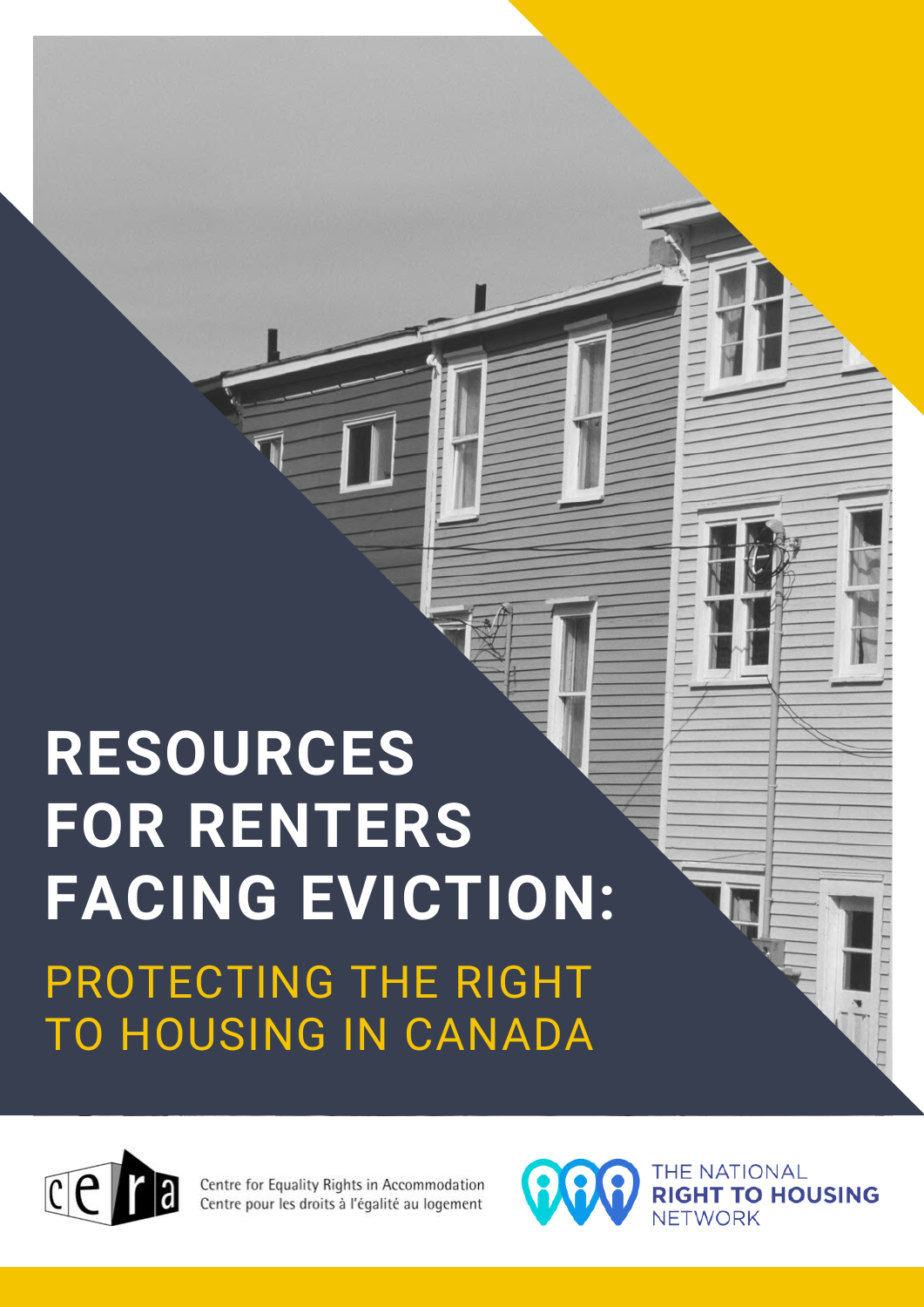**In Canada, each province and territory has laws related to landlord and tenant relationships, some of which are meant to protect renters from eviction, and a body that governs disputes between landlords and renters. There are also resources that provide free legal assistance and information to tenants facing eviction.**

### **ALBERTA**

#### **What laws can protect your tenancy?**

- [Residential](https://www.alberta.ca/residential-tenancies-act-handbook-and-reference-guide.aspx) Tenancies Act
- [Alberta](https://www.qp.alberta.ca/documents/Acts/A25P5.pdf) Human Rights Act

#### **Who can make decisions about your tenancy?**

- [Residential](https://www.alberta.ca/residential-tenancy-dispute-resolution-service.aspx) Tenancy Dispute Resolution Service (RTDRS)
- Alberta Human Rights [Commission](https://www.albertahumanrights.ab.ca/)

- Student Legal [Assistance](http://slacalgary.com/)
- Student Legal Services of [Edmonton](https://www.slsedmonton.com/)
- Edmonton [Community](https://www.eclc.ca/) Legal Centre
- Laws for [Landlords](https://www.landlordandtenant.org/) and Tenants in Alberta
- Calgary Legal [Guidance](https://clg.ab.ca/)
- Pro Bono Law [Alberta](https://pbla.ca/)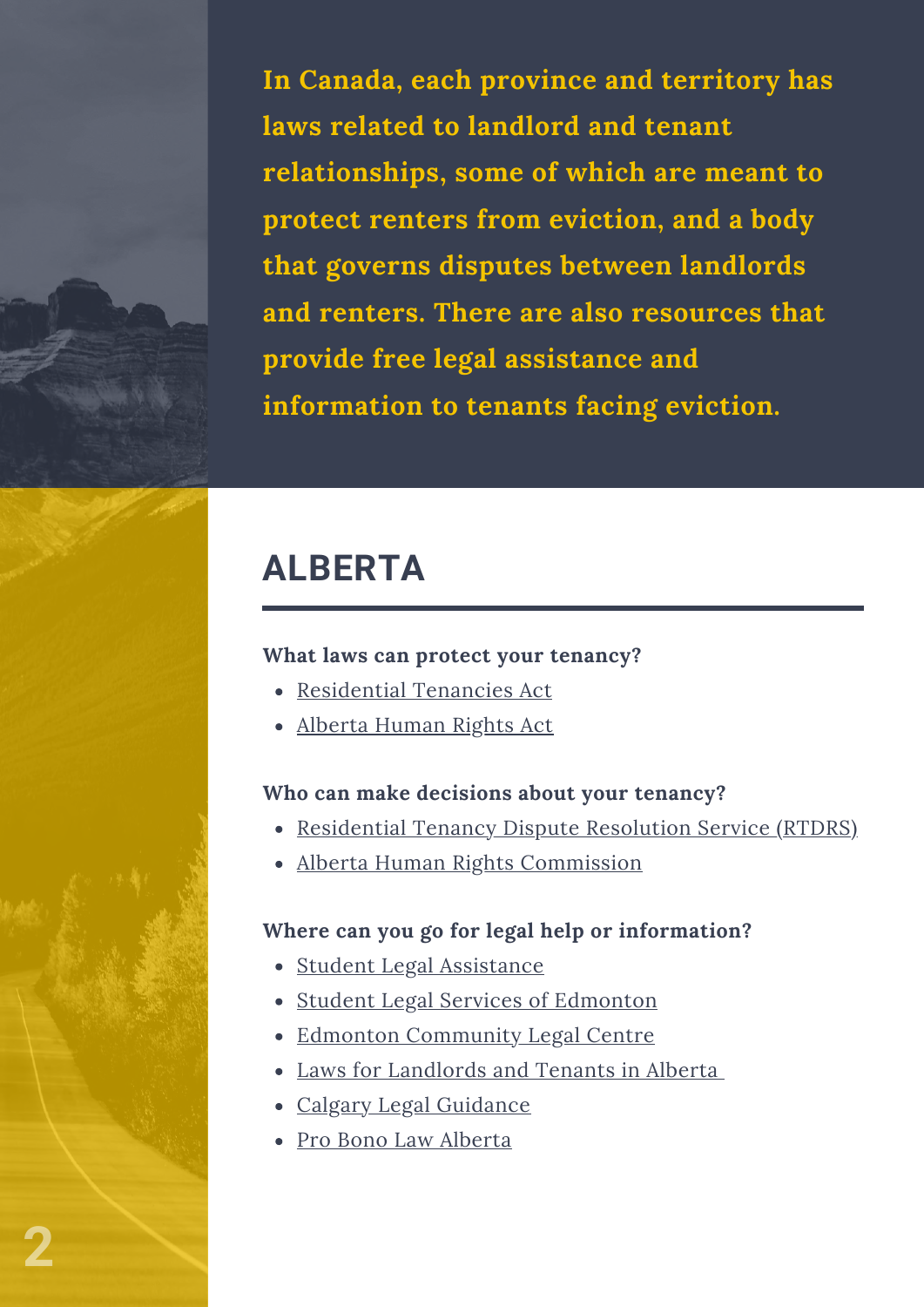# **BRITISH COLUMBIA**

### **What laws can protect your tenancy?**

- [Tenancy](https://www2.gov.bc.ca/gov/content/housing-tenancy/residential-tenancies/calculators-and-resources/the-law) Laws and Rules
- [Human](https://www.bclaws.gov.bc.ca/civix/document/id/complete/statreg/96210_01) Rights Code

### **Who can make decisions about your tenancy?**

- The [Residential](https://www2.gov.bc.ca/gov/content/housing-tenancy/residential-tenancies/contact-the-residential-tenancy-branch) Tenancy Branch
- Office of the Human Rights [Commissioner](https://bchumanrights.ca/)

### **Where can you go for legal help or information?**

- [Community](https://clasbc.net/) Legal Assistance Society (CLAS)
- Tenant [Resource](https://tenants.bc.ca/) and Advisory Centre
- Access Pro Bono [Residential](https://www.accessprobono.ca/our-programs/residential-tenancy-program) Tenancy Program

### **MANITOBA**

### **What laws can protect your tenancy?**

- Acts and [Regulations](https://www.gov.mb.ca/cca/rtb/ot/acts_regs.html)
- [Human](https://web2.gov.mb.ca/laws/statutes/ccsm/h175e.php) Rights Code

### **Who can make decisions about your tenancy?**

- [Residential](https://www.gov.mb.ca/cca/rtb/index.html) Tenancies Branch
- Manitoba Human Rights [Commission](http://www.manitobahumanrights.ca/v1/)

- Legal Aid [Manitoba](https://www.legalaid.mb.ca/)
- Public [Interest](https://www.legalaid.mb.ca/pilc/public-interest-law-centre/) Law Centre
- [Community](https://www.communitylegal.mb.ca/faqs/housing/) Legal Education Association (CLEA)

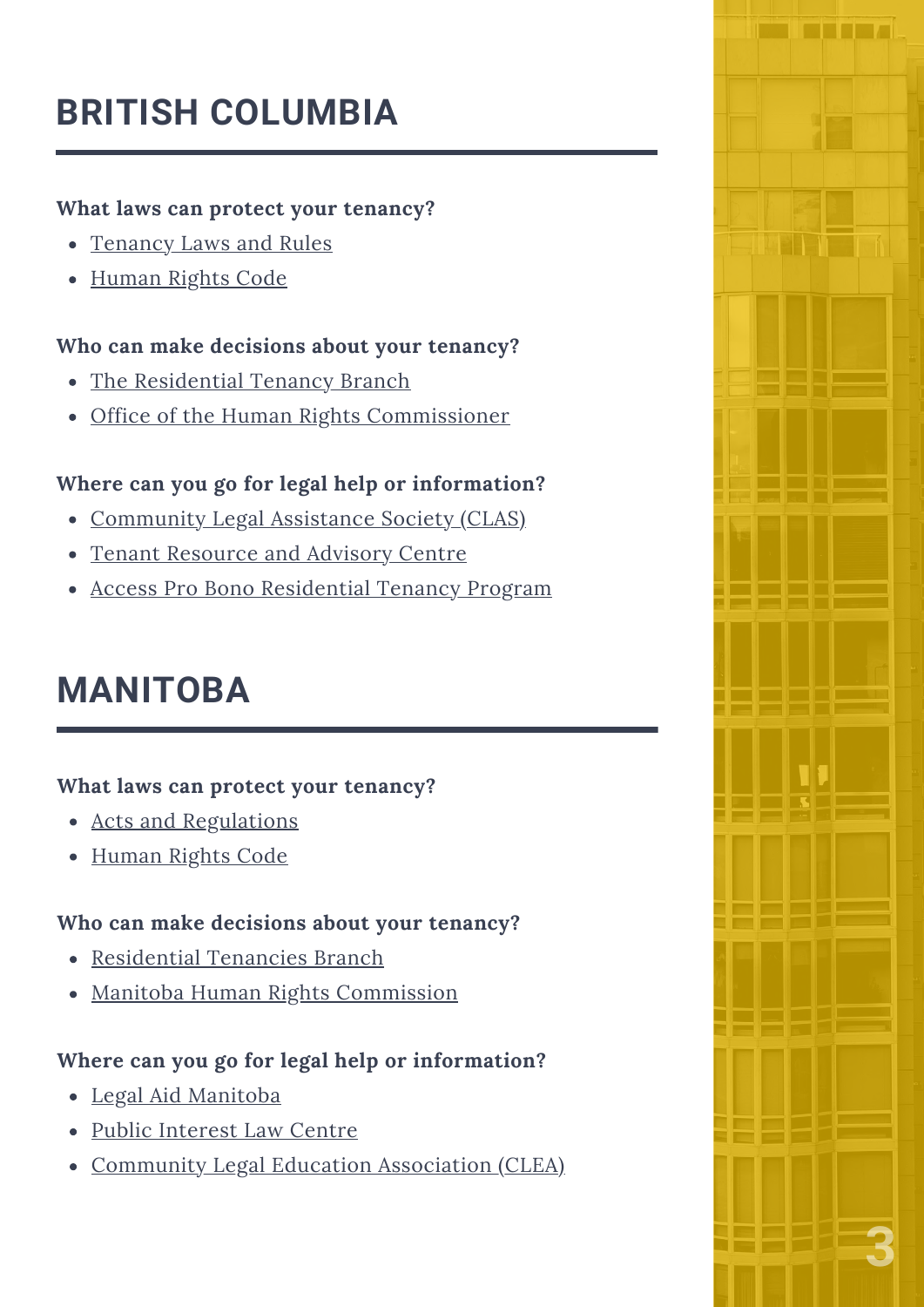

# **NEW BRUNSWICK**

### **What laws can protect your tenancy?**

- [Residential](http://laws.gnb.ca/en/showdoc/cs/r-10.2) Tenancies Act
- [Human](https://www2.gnb.ca/content/gnb/en/departments/nbhrc/human-rights-act/acts-and-regulations.html) Rights Act

### **Who can make decisions about your tenancy?**

- [Residential](https://www2.snb.ca/content/snb/en/sites/rent.html) Tenancies Tribunal
- Human Rights [Commission](https://www2.gnb.ca/content/gnb/en/departments/nbhrc/human-rights-act/act-explained.html#:~:text=The%20Human%20Rights%20Act%20of%20New%20Brunswick%2C%20which,in%20specified%20activities%20that%20fall%20under%20provincial%20jurisdiction.)

### **Where can you go for legal help or information?**

• New Brunswick Human Rights [Commission](https://www2.gnb.ca/content/gnb/en/departments/nbhrc.html)

### **NEWFOUNDLAND AND LABRADOR**

### **What laws can protect your tenancy?**

- [Residential](https://www.assembly.nl.ca/Legislation/sr/statutes/r14-2.htm) Tenancies Act
- [Human](https://assembly.nl.ca/Legislation/sr/statutes/h13-1.htm) Rights Act

### **Who can make decisions about your tenancy?**

- Digital Government and Service [Newfoundland](https://www.gov.nl.ca/dgsnl/landlord/) and Labrador
- Human Rights [Commission](https://thinkhumanrights.ca/education-and-resources/guidelines/guideline-on-rental-housing/)

### **Where can you go for legal help or information?**

• Public Legal Information Association of [Newfoundland](https://publiclegalinfo.com/tenants/) and Labrador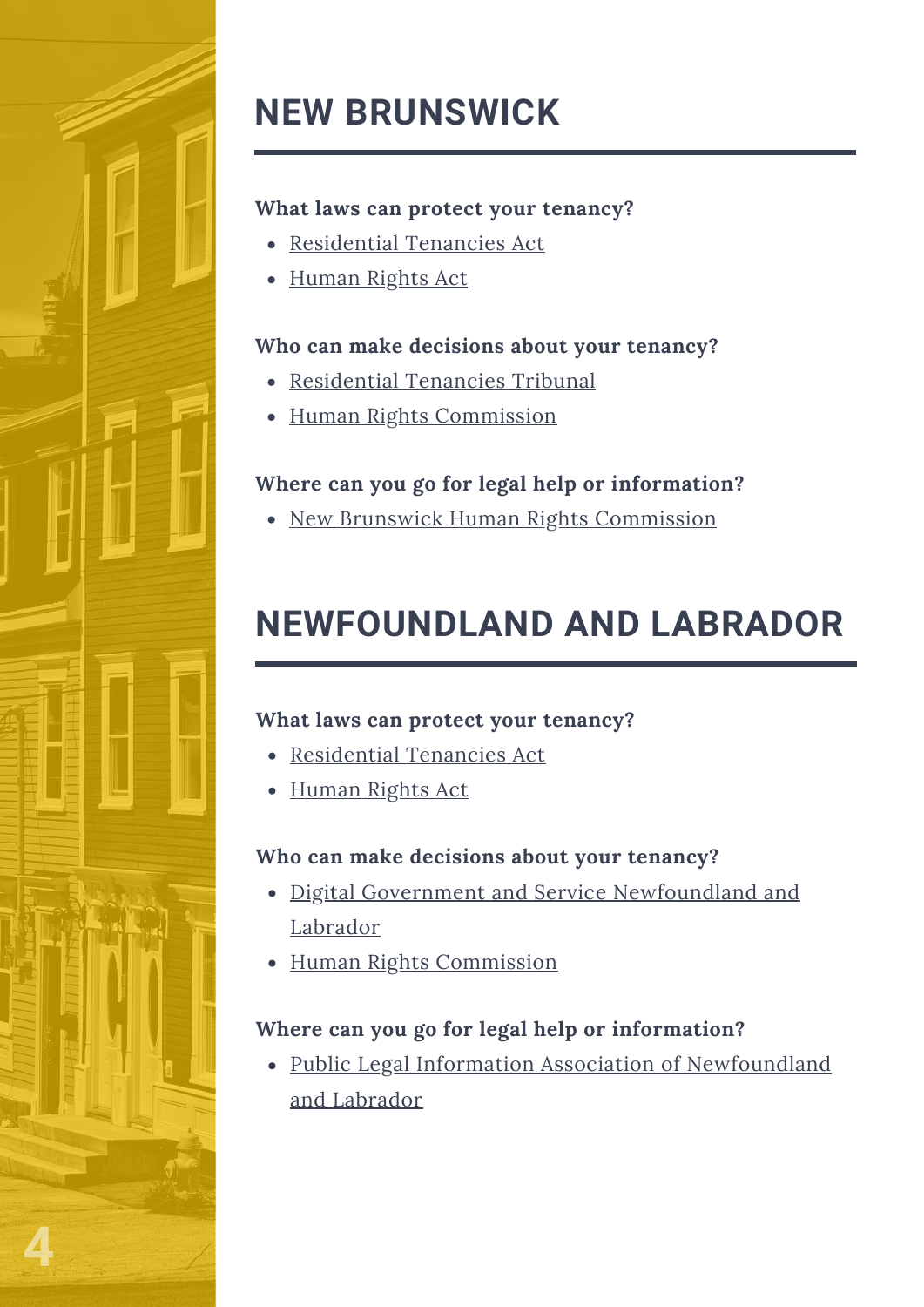# **NORTHWEST TERRITORIES**

### **What laws can protect your tenancy?**

- [Residential](https://www.justice.gov.nt.ca/en/files/legislation/residential-tenancies/residential-tenancies.a.pdf) Tenancies Act
- Residential Tenancies [Regulations](https://www.justice.gov.nt.ca/en/files/legislation/residential-tenancies/residential-tenancies.r1.pdf)
- [Human](https://nwthumanrights.ca/wp-content/uploads/2020/04/2020-HumanRightsAct.pdf) Rights Act

### **Who can make decisions about your tenancy?**

- [Rental](https://www.justice.gov.nt.ca/en/boards-agencies/rental-office/) Office
- Northwest Territories Human Rights [Commission](https://nwthumanrights.ca/resources/tenancy/)
- Human Rights [Adjudication](https://hrap.nt.ca/) Panel

### **Where can you go for legal help or information?**

[Outreach](https://www.justice.gov.nt.ca/en/outreach-legal-aid-clinics/) Legal Aid Clinics, [or](http://slacalgary.com/) *[Call](http://slacalgary.com/)* [1-867-920-3000](http://slacalgary.com/)

# **NOVA SCOTIA**

### **What laws can protect your tenancy?**

- [Residential](https://www.nslegislature.ca/sites/default/files/legc/statutes/residential%20tenancies.pdf) Tenancies Act
- [Human](https://nslegislature.ca/sites/default/files/legc/statutes/human%20rights.pdf) Rights Code

### **Who can make decisions about your tenancy?**

- [Residential](https://beta.novascotia.ca/programs-and-services/residential-tenancies-program) Tenancies Program
- Human Rights [Commission](https://humanrights.novascotia.ca/)

- Nova [Scotia](https://www.nslegalaid.ca/contact-us/) Legal Aid
- [Dalhousie](https://www.dal.ca/faculty/law/dlas.html) Legal Aid Service
- Legal Info Nova [Scotia](https://www.legalinfo.org/i-have-a-legal-question/housing-owning-renting-neighbours/#landlord-tenant-rules-residential-2)

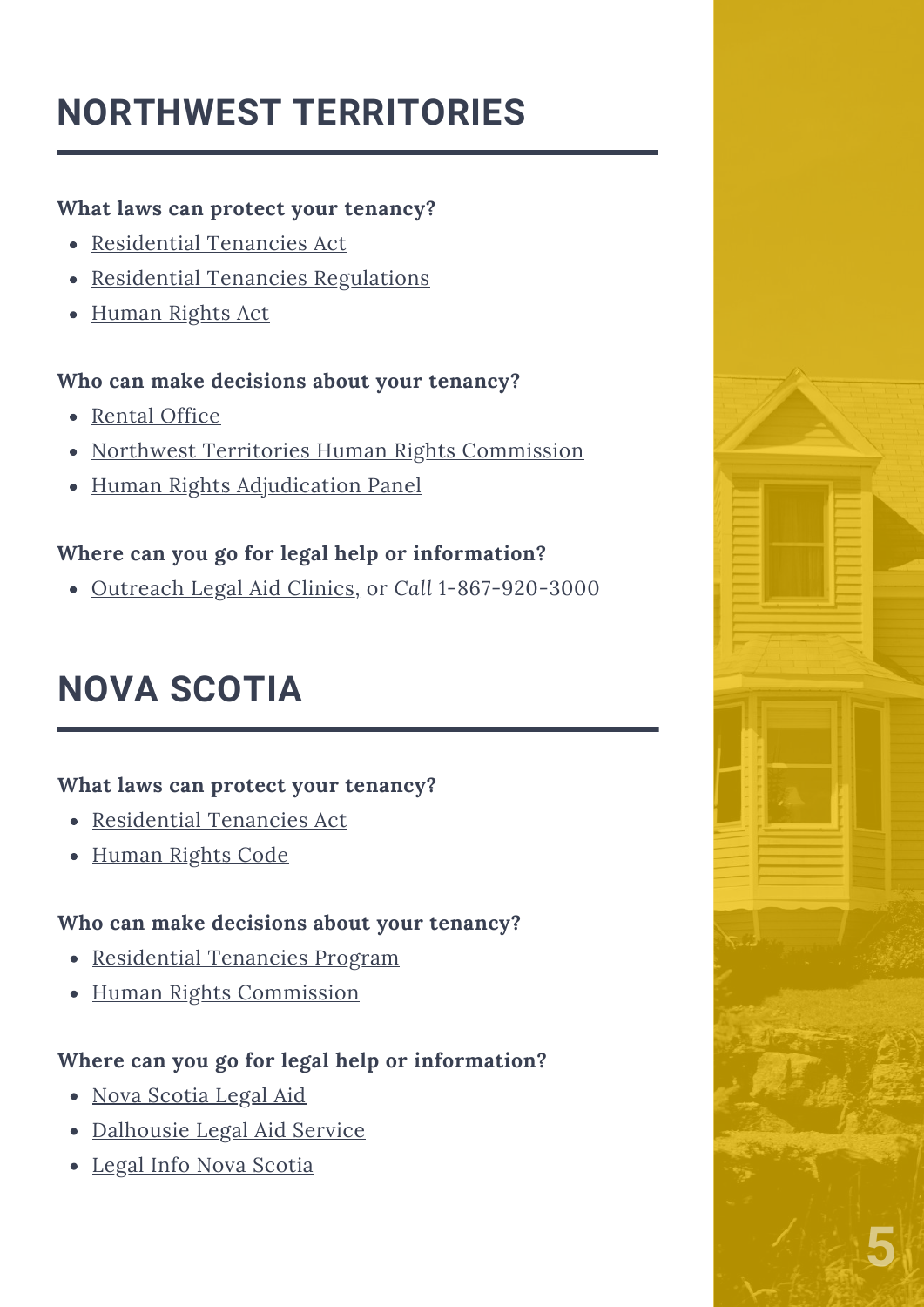### **NUNAVUT**

### **What laws can protect your tenancy?**

- Nunavut [Residential](https://www.nunavutlegislation.ca/en/consolidated-law/residential-tenancies-act-consolidation) Tenancies Act
- [Human](http://www.nhrt.ca/english/general_information) Rights Act

### **Who can make decisions about your tenancy?**

- [Residential](http://www.nu-rto.ca/) Tenancies Office
- Human Rights [Tribunal](http://www.nhrt.ca/english/tribunal_members_and_staff)

### **Where can you go for legal help or information?**

Legal Services Board of [Nunavut](https://nulas.ca/en/)

# **ONTARIO**

### **What laws can protect your tenancy?**

- [Residential](https://www.ontario.ca/laws/statute/06r17#BK255) Tenancies Act
- Housing [Services](https://www.ontario.ca/laws/statute/11h06) Act
- [Ontario](http://www.ohrc.on.ca/en/ontario-human-rights-code) Human Rights Code

### **Who can make decisions about your tenancy?**

- [Landlord](https://tribunalsontario.ca/ltb/) and Tenant Board
- Human Rights [Tribunal](http://www.ohrc.on.ca/en/social_areas/housing) of Ontario
- Ontario Human Rights [Commission](http://www.ohrc.on.ca/en)

### **Where can you go for legal help or information?**

- Legal Aid [Ontario](https://www.legalaid.on.ca/legal-clinics/)
- Centre for Equality Rights in [Accommodation](https://www.equalityrights.org/our-services) (CERA)
- [Community](https://www.cleo.on.ca/en) Legal Education Ontario (CLEO)
- Human Rights Legal Support Centre [\(HRLSC\)](https://www.hrlsc.on.ca/)
- [Pro-Bono](https://www.probonoontario.org/hotline/) Ontario

**6**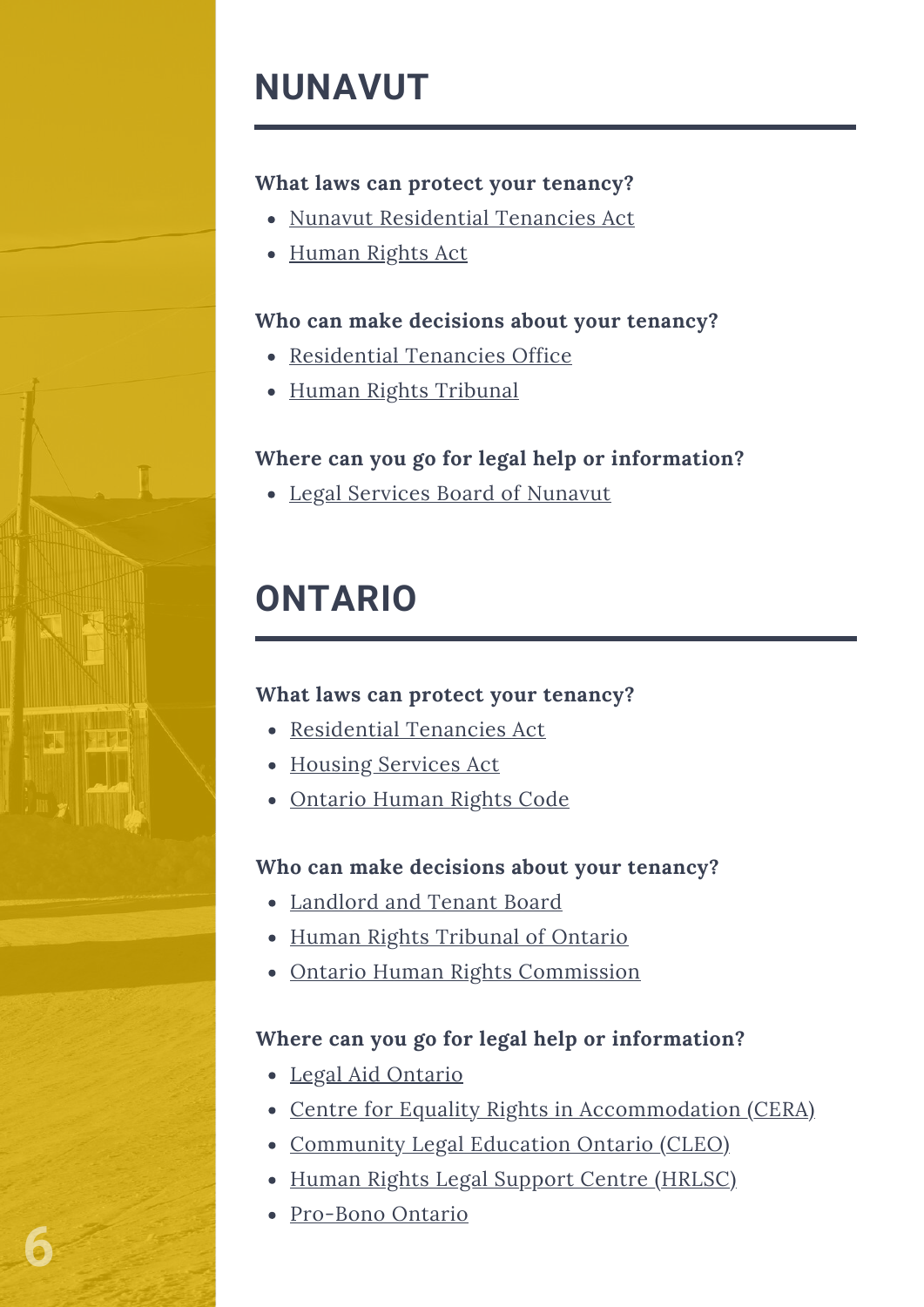# **PRINCE EDWARD ISLAND**

### **What laws can protect your tenancy?**

- Rental of [Residential](https://www.princeedwardisland.ca/sites/default/files/legislation/r-13-1-rental_of_residential_property_act.pdf) Property Act and Regulation
- [Human](https://www.princeedwardisland.ca/sites/default/files/legislation/H-12%20-Human%20Rights%20Act.pdf) Rights Act

### **Who can make decisions about your tenancy?**

- Office of the Director of [Residential](https://peirentaloffice.ca/) Rental Property
- Human Rights [Commission](https://www.peihumanrights.ca/)

### **Where can you go for legal help or information?**

• [Renting](https://www.rentingpei.ca/en/home) PEI

# **QUEBEC**

### **What laws can protect your [tenancy?](https://www.peihumanrights.ca/)**

- Act Respecting the [Administrative](http://legisquebec.gouv.qc.ca/en/document/cs/T-15.01?target=) Housing Tribunal
- Charter of Human Rights and [Freedoms](http://legisquebec.gouv.qc.ca/en/document/cs/c-12)
- Civil Code [Quebec](http://legisquebec.gouv.qc.ca/en/document/cs/ccq-1991)

### **Who can make [decisions](https://www.peihumanrights.ca/) about your tenancy?**

- Tribunal [administratif](https://www.tal.gouv.qc.ca/en) du logement
- [Commission](https://www.cdpdj.qc.ca/en) des droits de la personne and droits de la jeunesse

- Legal aid [Quebec](https://www.justice.gouv.qc.ca/en/programmes-et-services/services/laide-juridique/)
- [Commission](https://www.csj.qc.ca/commission-des-services-juridiques/accueil.aspx?lang=en) des services juridiques
- [Éducaloi](https://educaloi.qc.ca/)

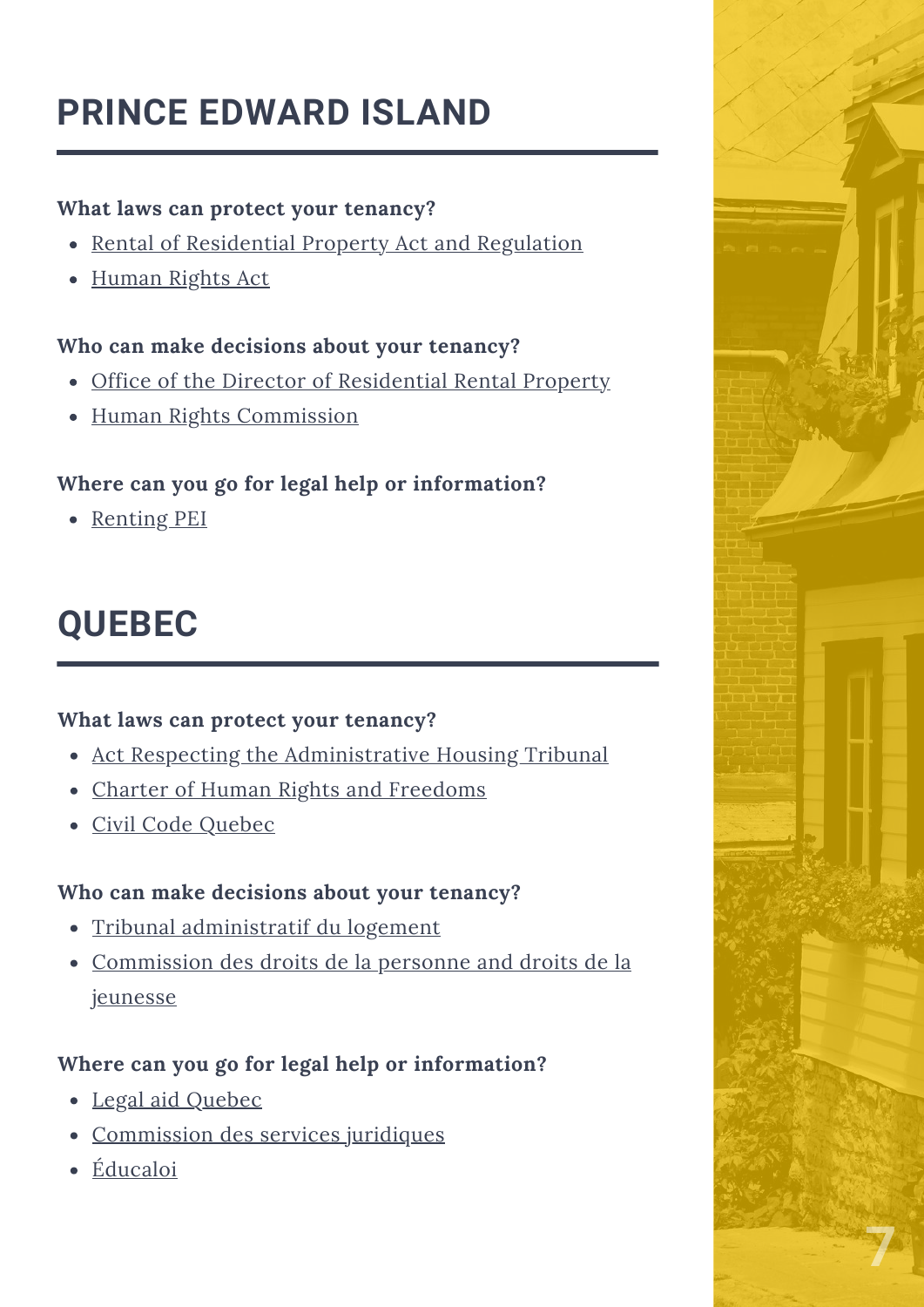### **SASKATCHEWAN**

### **What laws can protect your tenancy?**

- [Residential](http://www.publications.gov.sk.ca/details.cfm?p=23011) Tenancies Act
- [Human](https://saskatchewanhumanrights.ca/wp-content/uploads/2020/03/Code2018.pdf) Rights Code

### **Who can make decisions about your tenancy?**

- Office of [Residential](https://www.saskatchewan.ca/government/government-structure/boards-commissions-and-agencies/office-of-residential-tenancies) Tenancies
- [Saskatchewan](https://saskatchewanhumanrights.ca/) Human Rights Commission

### **Where can you go for legal help or information?**

- [Community](http://www.classiclaw.ca/what-we-do.html) Legal Assistance Services for Saskatoon Inner City (CLASSIC)
- Public Legal Education Association of [Saskatchewan](https://www.plea.org/)
- Pro Bono Law [Saskatchewan](https://pblsask.ca/)

### **YUKON**

### **What laws can protect your tenancy?**

- [Residential](https://legislation.yukon.ca/acts/rlta_c.pdf) Landlord and Tenant Act
- [Human](https://legislation.yukon.ca/acts/huri.pdf) Rights Act

#### **Who can make decisions about your tenancy?**

- [Residential](https://yukon.ca/en/places/residential-tenancies-office) Tenancies Office
- Yukon Human Rights [Commission](https://yukonhumanrights.ca/)
- Yukon Legal Services Society (YLSS): *Call* 867-667-5210

- Law Society of Yukon Lawyer [Certificate](https://lawsocietyyukon.com/for-the-public/meet-with-a-lawyer-certificate-program/#:~:text=Meet%20With%20a%20Lawyer%20Certificate%20Program%20This%20is,a%20Lawyer%20Certificate%20does%20not%20entitle%20you%20to%3A) Program
- Skookum Jim Friendship [Centre-Women's](https://skookumjim.com/programs/womens-legal-advocate/) Legal Advocate Program
- Neighbourhood Law Centre: *Call* 1-800-661-0408 ext. 5255
- Yukon Public Legal Education [Association](http://yplea.com/) (YPLEA): *Call* 1-867-668-5297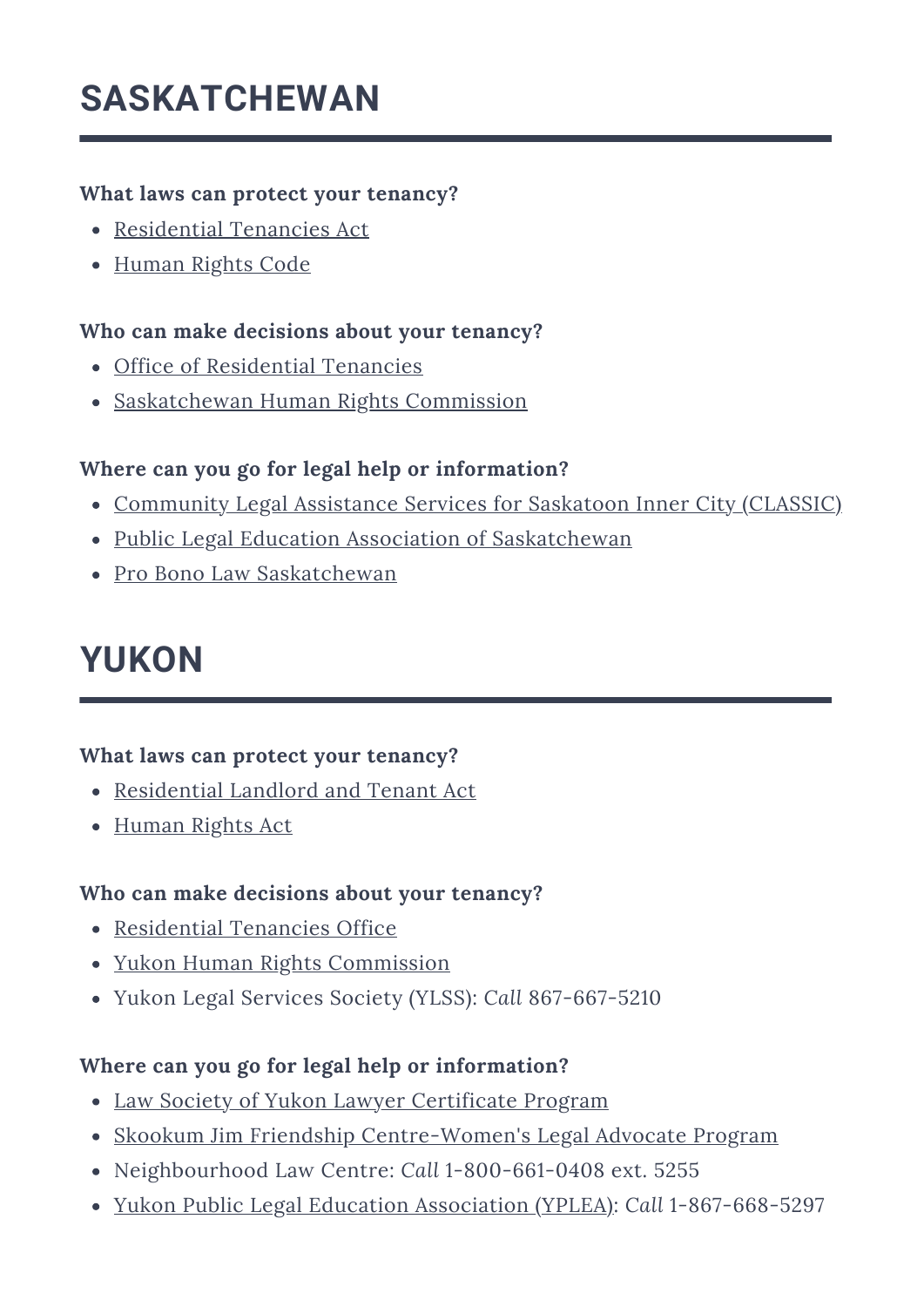# **WHAT PROTECTIONS ARE AVAILABLE BEYOND PROVINCIAL LEGISLATION?**

**The right to adequate housing is protected in international human rights law** under the International Covenant on Economic, Social and Cultural Rights (ICESCR). One of the main elements of the right to adequate housing is security of tenure which means that **renters should have legal protections against forced evictions, harassment, and other threats to their tenancies**.[1]

International law requires governments to have safeguards in place to ensure that evictions only occur in certain circumstances and that they are carried out as a last resort after all feasible alternatives have been explored. In addition, no eviction should be permitted where it would result in the violation of other human rights, such as the right to health or the right to life. This means that **no one should be evicted into homelessness**. If evictions are justified, they should be reasonable and proportional, and tenants must have the opportunity to protect their tenancies at tribunals and courts in Canada.[2]

Canada signed on to the ICESCR in 1976 and has international obligations to implement the right to housing. **In 2019, Canada recognized the right to adequate housing domestically, by passing the National Housing Strategy Act (NHSA)**. This has furthered Canada's commitment to progressively realizing the right to housing over time.[3]

<sup>[1]</sup> CESCR General [Comment](https://www.refworld.org/pdfid/47a7079a1.pdf) No. 4: The Right to Adequate Housing (Art. 11 (1) of the Covenant), paragraph 8(a).

<sup>[2]</sup> The right to adequate housing (Art.11.1): forced evictions: 20/05/97. CESCR General comment 7. (General [Comments\),](https://www.refworld.org/pdfid/47a70799d.pdf) paragraph 14.

<sup>[3]</sup> CERA. "The [National](https://www.equalityrights.org/resources/national-housing-strategy-act-primer) Housing Strategy Act: a Primer." Centre for Equality Rights in Accommodation. March 9, 2021.